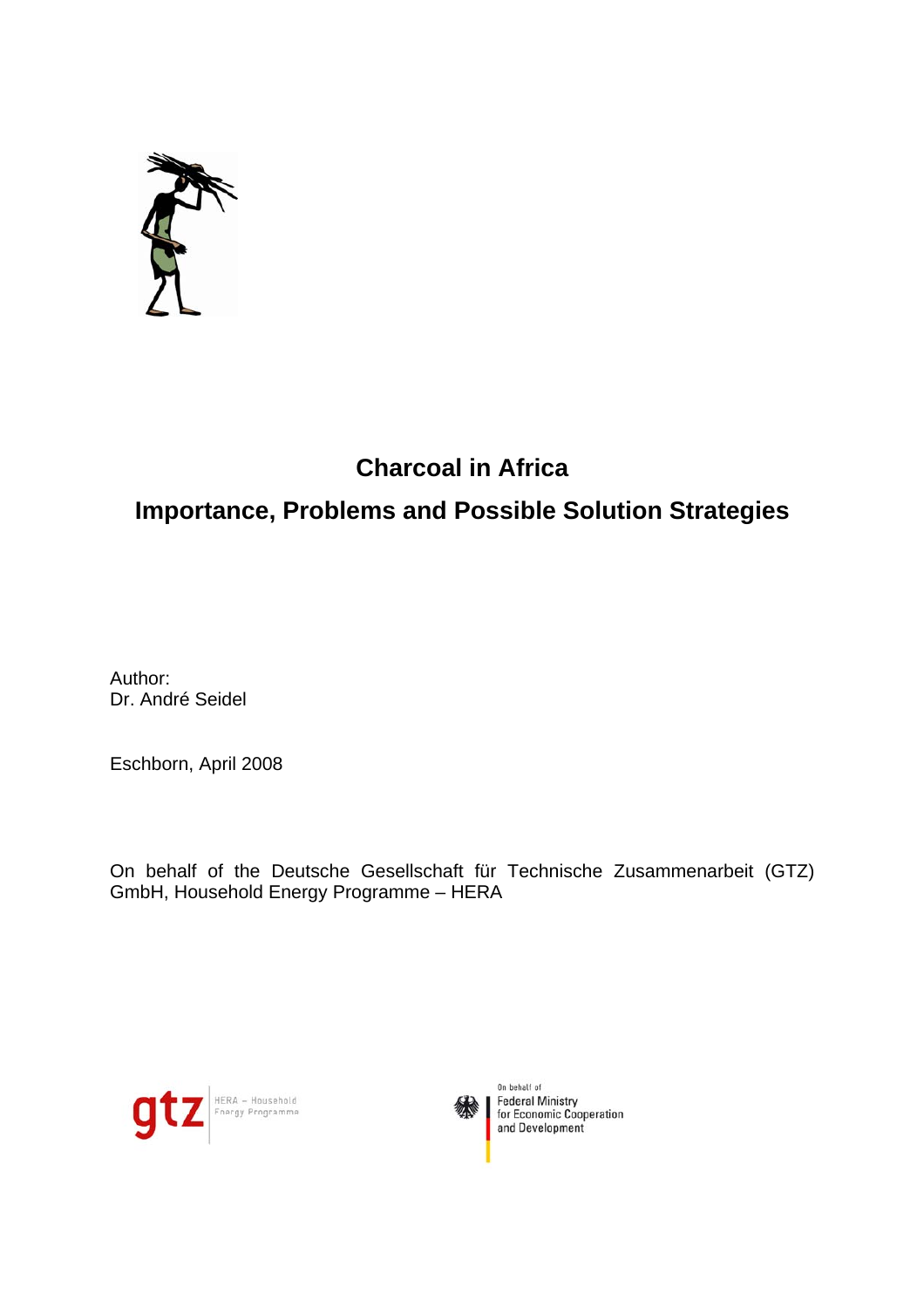# **Charcoal in Africa: Importance, Problems and Possible Solution Strategies**

In Africa over 90 % of the wood taken from forests is woodfuel<sup>[1](#page-1-0)[2](#page-1-1)</sup>. The majority is consumed directly as fuelwood, however, a varying but substantial amount is transformed into charcoal. More than 80 % of it is used in urban areas making charcoal the most important source of household energy in many African cities. From 1997 to 2000 in the city of Dar-es-Salaam people used as much as 471.000 t of charcoal per year and in Mozambique the urban area in of Maputo uses about 1[3](#page-1-2)0.000 t of charcoal per year<sup>3</sup>, whereas between 200.000 and 230.000 t have been reported for the town of Kampala, Uganda. For the latter an increase of consumption of about 50 % was observed during the last decade<sup>[4](#page-1-3)</sup>. Annual production in Kenya is estimated to be around 1.6 million t and households are consuming between 350 and 600 kg annually. It is estimated that about two million people are economically dependent on charcoal production, transport and trade<sup>[5](#page-1-4)</sup>. Studies have shown that its popularity has increased among households in Dar-es-Salaam from 1990 to 2000 $^6$  $^6$ . There are several reasons for this:

- it has double the energy content of fuelwood;
- it is lightweight and thus easy to transport;
- it easy to store over long period of time;
- it produces less fumes and noxious compounds when burned;
- in most cities it is cheaper compared to kerosene, LPG or electricity;
- it has the image of "modern" energy.

Or in the words of a Mozambique retailer: "*it sells well, it doesn't go rotten and children don't*  steal it<sup>"</sup>. Another example of an experienced charcoal user from Kenya illustrating the aspect of convenience is shown in the following box:<sup>[8](#page-1-7)</sup>

1

#### <span id="page-1-7"></span>-------------------------------------------------------------------------------------------------------------------------------------------------- Charcoal in Africa - Importance, Problems and Possible Solution Strategies

[www.mongabay.com](http://www.mongabay.com/)

<span id="page-1-1"></span><span id="page-1-0"></span><sup>&</sup>lt;sup>2</sup> Amous, Samir: The Role of Wood Energy in Africa. WETT Regional Studies, FAO 1997

<span id="page-1-2"></span><sup>&</sup>lt;sup>3</sup> Pereira, C.: Charcoal Potential in Southern Africa Research Project; Mozambique Final Report p. 7 2001

<span id="page-1-3"></span><sup>4</sup> Knöpfle, Markus: A Study on Charcoal Supply in Kampala. Ministry of Energy and Mineral Development (MEMD); Energy Advisory Project (EAP) 2004

<span id="page-1-4"></span><sup>&</sup>lt;sup>5</sup> Mutimba, Stephen: National Charcoal Survey of Kenya 2005, available at [www.esda.co.ke](http://www.esda.co.ke/)<br><sup>6</sup> Melimbi, B.E.: Charcoal Petential in Southern Africa Bessersh Project: Einel Benert for Ten

<span id="page-1-5"></span><sup>6</sup> Malimbi, R.E.: Charcoal Potential in Southern Africa Research Project; Final Report for Tanzania .p. 57, 2001

<span id="page-1-6"></span><sup>7</sup> Pereira, C.: Charcoal Potential in Southern Africa Research Project Mozambique Final Report p. 46, 2001

<sup>&</sup>lt;sup>8</sup> Modified from www.biocoal.org/10.html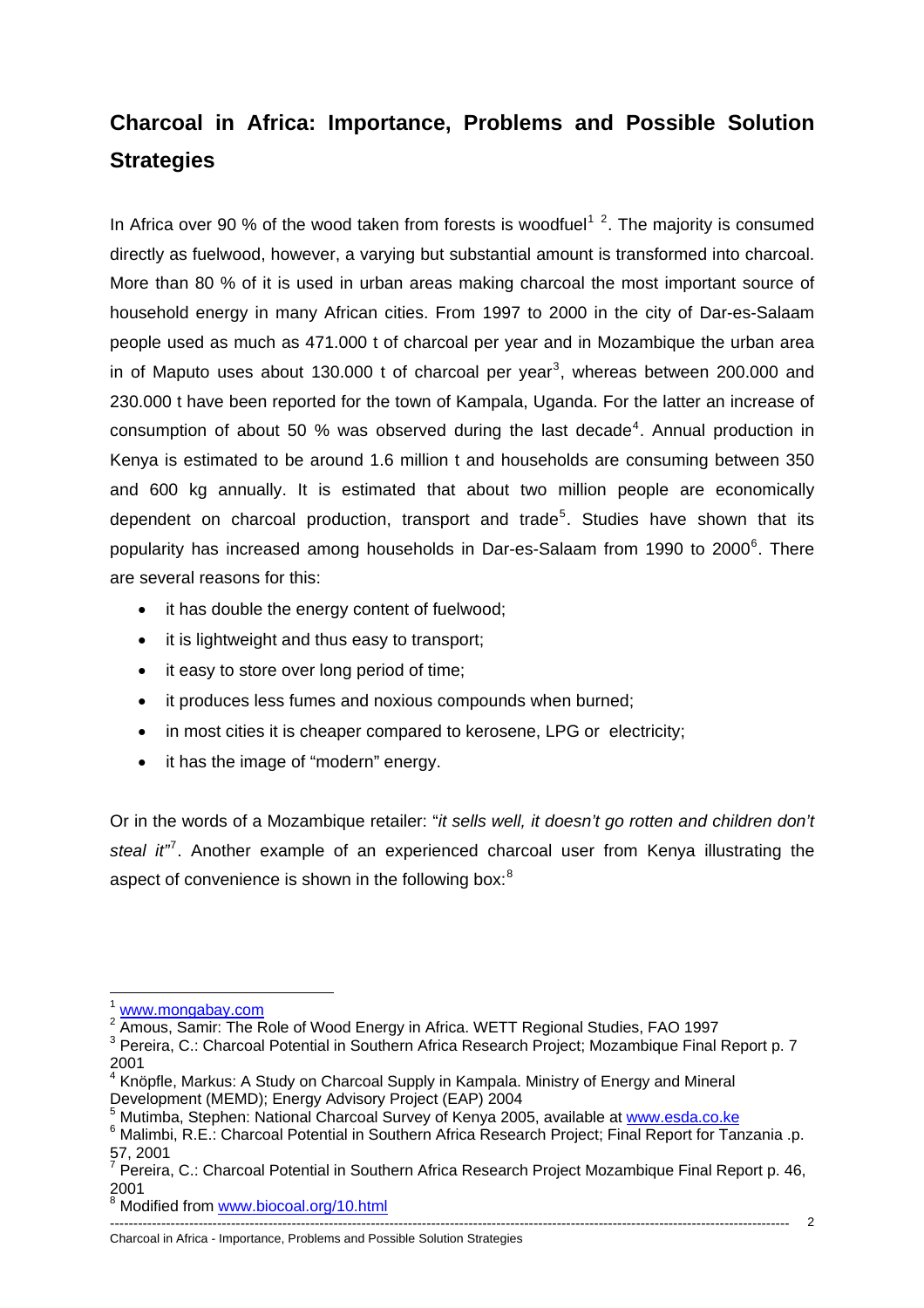#### **Why is charcoal a widely accepted fuel in Southern Countries?**

**…..in Malindi/Coast of Kenya** a lady wants to cook beans. She needs about 20€ cents or 20 Kshillings to buy some charcoal to cook her beans. Once the charcoal is burning, she puts the pot with beans on the stove and she can leave the place and take care for other things. The charcoal stove does not need regular attention. After 1.5 hours the beans are readily cooked.

Much different however, if she would use a wood fire. She regularly needs to attend and feed the fire. If she does not carefully and constantly feed the fire with wood in a proper stove, she may use and burn more wood- compared with the wood which is needed to produce the charcoal used.

The importance of charcoal is also reflected by the fact that four African countries rank among the eight countries with highest charcoal production world wide<sup>[9](#page-2-0)</sup>.



## **Economic Aspects of Charcoal**

1

"We do not produce charcoal as some sort of business, but simply do it for survival".<sup>[10](#page-2-1)</sup>

In many African countries charcoal production, transport and sale are of great economic importance. However, a large part of the activities is done in the informal sector almost exclusively in rural areas. This makes it difficult to estimate its role in the national economy. FAO has included charcoal production in its FORESTAT database, unfortunately, for many African countries the data are inconclusive. However, since in most countries charcoal is

<span id="page-2-0"></span> $9$  Williams. Eric: Global Production Chains and Sustainability: The case of high-purity silicon and its applications in IT and renewable energy United Nations University/Institute for Advanced Studies, 2000. Available at [www.ias.unu.edu](http://www.ias.unu.edu/)

<span id="page-2-1"></span><sup>10</sup> Statement of a Resident of Ganda location, Malindi, Kenya, during a survey in 2005; from Mutimba, Stephen: National Charcoal Survey of Kenya 2005, available at [www.esda.co.ke](http://www.esda.co.ke/)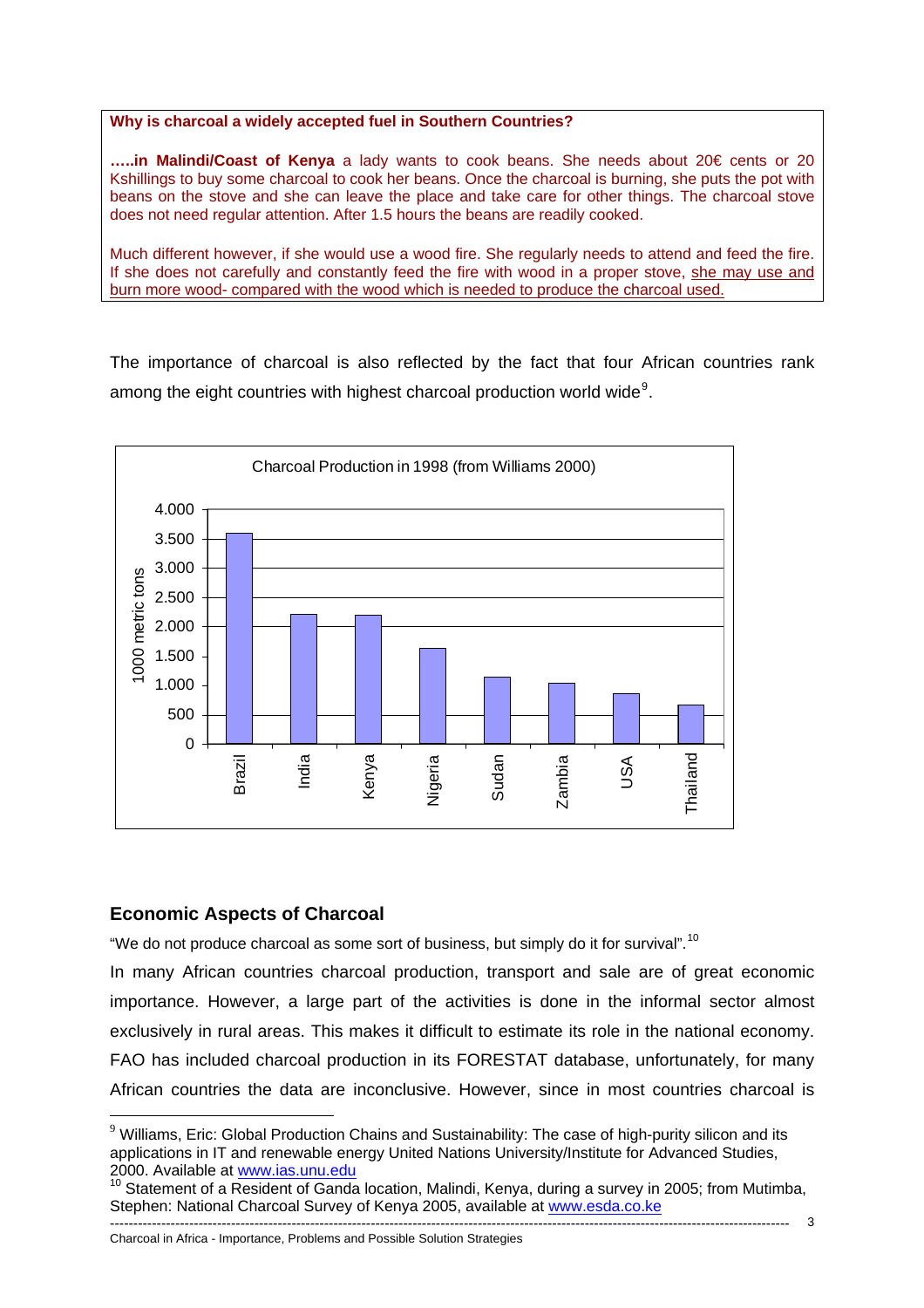produced and marketed in an industrial-like manner a number of projects and studies have focussed on it. In the following four countries in Eastern and Southern Africa have been selected to demonstrate the economic importance of charcoal. In three countries of Southern Africa a large amount of data has been collected from 1998 to 2001 by the CHAPOSA project ([www.sei.se/chaposa](http://www.sei.se/chaposa) ).

## Tanzania

Two comprehensive studies on the "charcoal industry" of Tanzania have been performed. According to CHAPOSA in the city of Dar-es-Salaam about 2 million consumers use 471.000 t of charcoal per year. Assuming a value of 100 US\$ for 1 ton of charcoal<sup>[11](#page-3-0)</sup> this represents a value of about 47 million  $US\$ <sup>[12](#page-3-1)</sup>. It is estimated that in the region around the capital a total of 125.000 jobs depend on production, transport and sale of charcoal. In the region of the CHAPOSA project village households obtained 50 to 70 % of cash income from the woodlands with charcoal being the most important commodity. A study performed by the Dutch-funded PREM-Project estimated that the total revenue generated by charcoal (estimated nationwide consumption 1.2 million t per year in 2002) was around 200 million US\$ (the charcoal industry directly provides employment for about 70.000 workers) in 2002 and recent calculations ended up with an estimated value of 350 million US\$ and employment for about 1 million workers<sup>[13](#page-3-2)</sup>. Charcoal consumption of the capital was estimated to be around 300.000 t per year; however, according to the authors this figure represents a rough estimate only. The large difference in numbers could partly be due to different dimensions and definitions ("total revenue" vs. "value of product") used in the different studies. In any case, charcoal production and trade has been found to be a major source of income to both rural and urban dwellers in the country.

### Mozambique

The urban area of Maputo uses about 130.000 t of charcoal per year. About one million consumers are served and about 40.000 jobs depend on charcoal. Like in Tanzania charcoal is an important source of income in rural areas around the capital and may contribute about 65 % to the annual income of households. Both men and women are involved in charcoal production.<sup>[14](#page-3-3)</sup> During the last decades charcoal production areas had to be extended and nowadays charcoal is transported on average 150 to 200 km by truck or train to the cities.

<sup>1</sup> 

<span id="page-3-1"></span><span id="page-3-0"></span><sup>&</sup>lt;sup>11</sup> CHAPOSA - Charcoal Potential in Southern Africa Research Project; Final Report p.28 (2001)<br><sup>12</sup> Malimbi, R.E.: Charcoal Potential in Southern Africa Research Project Final Report for Tanzania .p. 56 (2001)

<span id="page-3-2"></span> $13$  Beukering, P. van et al.: Optimization of the Charcoal Chain in Tanzania. PREM-Working Paper 0307 2007; available at [www.prem-online.org](http://www.prem-online.org/)<br><sup>14</sup> Pereira, C.: Charcoal Potential in Southern Africa Research Project Mozambique Final Report; 40ff

<span id="page-3-3"></span><sup>2001</sup>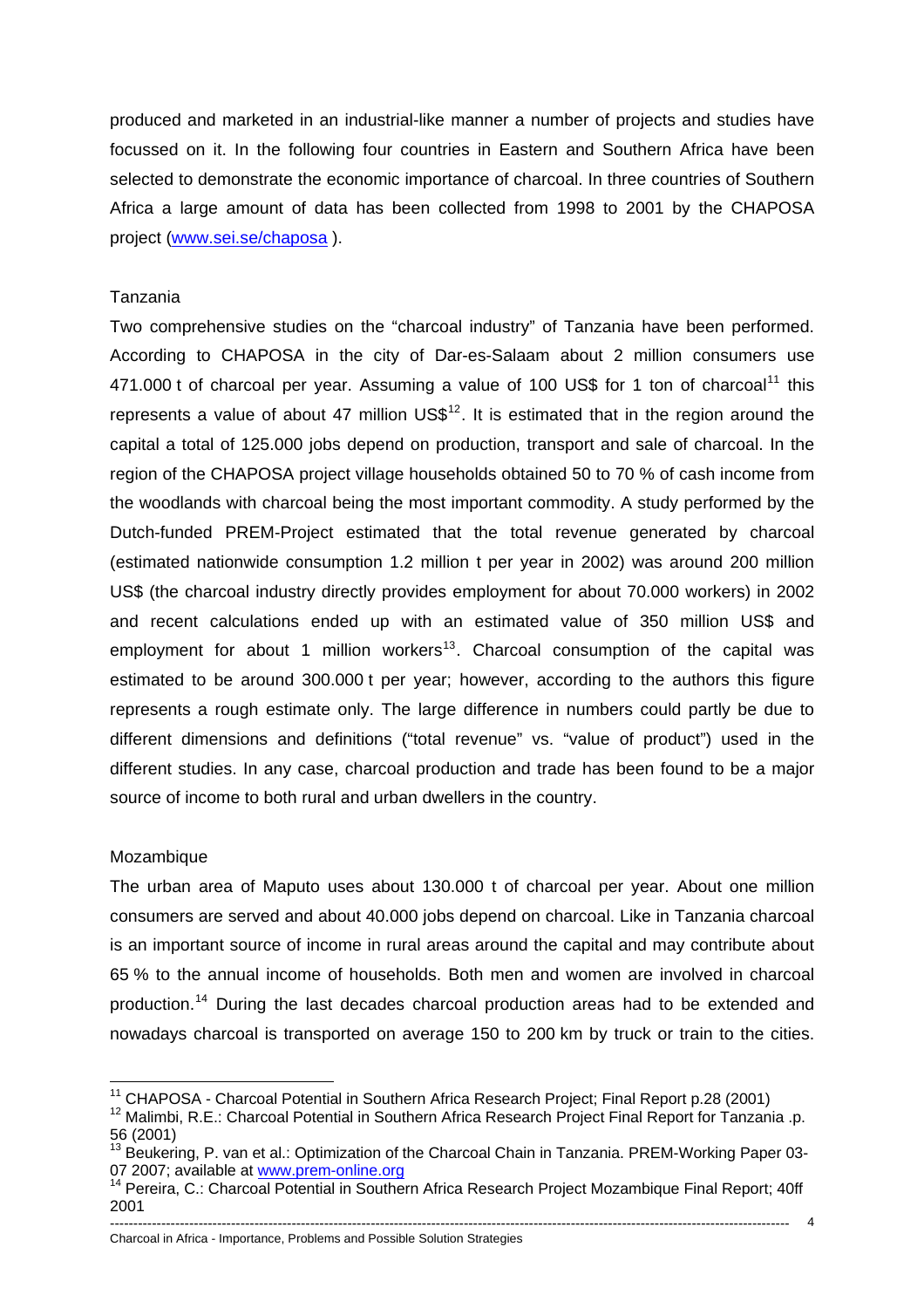There are even several reports that charcoal is transported over 600 km by train after a railway had been restored after the end of the civil war. The reason for this is overuse of the forests in the vicinity of Maputo, which have a rather low regeneration capacity compared to other forests types. Surprisingly, despite the fact that this causes increased costs of transportation the charcoal price has remained rather stable during the last years, if inflation is taken into consideration.

## Zambia

Total charcoal consumption of Lusaka was 174.000 t in 1990 and 245.000 t in 2000, serving 144.000 and 179.00 households, respectively<sup>[15](#page-4-0)</sup>. This represents an economic value of about 25 million US\$ per year<sup>[16](#page-4-1)</sup> and makes charcoal production the second most important economic activity in the study area after agriculture. Per capita income from charcoal production was about twice the income from agriculture in 1990 about five times in 2000 respectively. About 48 % of the producers make charcoal throughout the year, whereas 52 % produce during the dry or wet season only. It is estimated that about 78.000 jobs depend on charcoal business.

## Kenya

1

About 1.6 million t of charcoal is consumed annually in Kenya (2.4. million t in 2000 according to UNEP<sup>[17](#page-4-2)</sup>). The charcoal industry contributes an estimated 400 million US\$ to the Kenyan economy making it an important economic factor<sup>[18](#page-4-3)</sup>. Several 100,000 people are involved in production and trade of charcoal making it number 4 in employment generation after Agriculture and Forestry, Manufacturing and the Public Sector and services. It is estimated that a total of about 2 million people are dependent on charcoal industry directly or indirectly.

From the above it becomes clear that at present it is very difficult if not impossible to obtain conclusive figures on the African charcoal industry. Nevertheless it also becomes clear that charcoal is an important factor in many African economies. However, the importance of charcoal should not be limited to its economic role. The figures do not necessarily reflect the fact that in many countries charcoal is the fuel of the urban poor and provides employment in rural and urban areas for both men and women.

<span id="page-4-0"></span><sup>&</sup>lt;sup>15</sup> Chidumayo, E.N.: Charcoal Potential in Southern Africa Research Project; Final Report for Zambia p. 37, 2001<br><sup>16</sup> CHAPOSA - Charcoal Potential in Southern Africa Research Project; Final Report p.28, 2001

<span id="page-4-1"></span>

<span id="page-4-3"></span>

<span id="page-4-2"></span><sup>&</sup>lt;sup>17</sup> UNEP: Integrated Assessment of the Energy Policy 2006<br><sup>18</sup> Mutimba, Stephen: National Charcoal Survey: Summary Report June 2005 ESDA, Nairobi, Kenya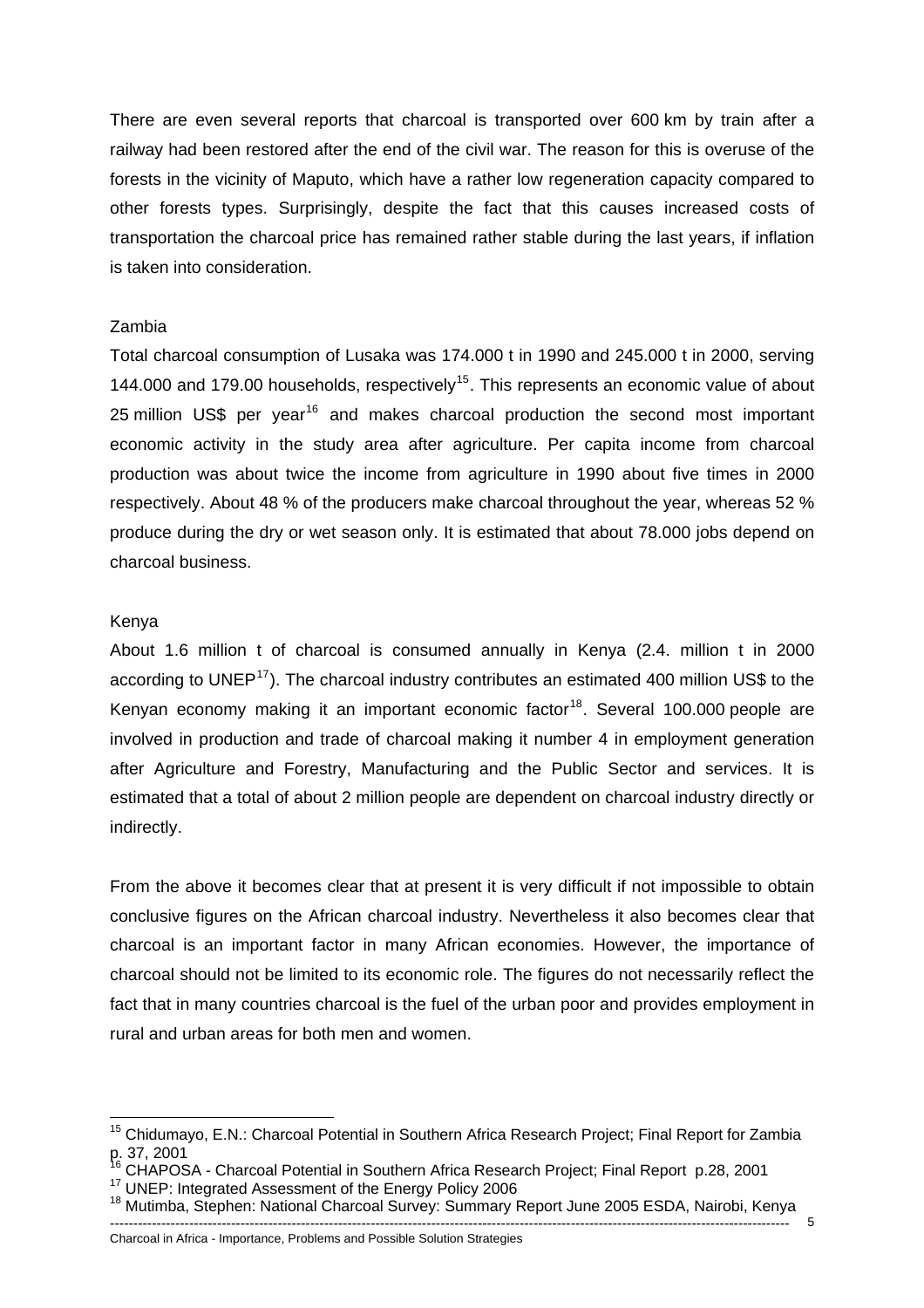## **Charcoal Production**

Charcoal is produced from wood by a complex process called carbonization. Carbonization occurs at temperatures between 450 to 600 °C in absence of air. Under these conditions organic vapours and gases are lost and part of the organic substances polymerizes, all of which increase the carbon content of the product. After the process is finished, charcoal is the final remains. One of the factors affecting quality as well as the yield is temperature. At relatively low temperatures around 300 °C a high yield of charcoal is obtained. This charcoal has a high content of volatile material, which is undesirable because it produces noxious fumes during use. Temperatures around 600 °C give lower yields but the charcoal has a low content of volatiles making it a preferred fuel.

Charcoal can be made from both hardwood and softwood. However, hardwood is usually preferred because the charcoal has higher energy content and is easier to handle.

Kiln Types<sup>[19](#page-5-0) [20](#page-5-1) [21](#page-5-2)</sup> Earth Pit Kilns<sup>[22](#page-5-3)</sup>

Earth pit kilns are the traditional way of making charcoal in many parts of the world and may represent the simplest technology for charcoal production. In brief, wood is stacked in a pit, sealed with a layer of grass and soil and carbonisation is started by igniting the wood at one



end. Pit kilns can also be built in small size and thus they are suitable for families and even individuals. In pit kilns also large pieces of wood can be used. However, ventilation may be difficult to control and frequently carbonisation is

incomplete, producing only low quality charcoal. Further, efficiency is lower than in earth mound kilns. To improve efficiency, pit kilns can be equipped with a chimney which allows the use of biomass other than wood such as coconut shells. Nevertheless, even the improved pit kiln is less efficient than a well managed earth mound kiln. In addition, pit kilns are labour intensive since a pit must be dug into the ground.

<sup>&</sup>lt;sup>19</sup> Mahu, Seth Agbeve: Charcoal Production and Use with Special Focus to Africa GTZ, 2006

<span id="page-5-2"></span>

<span id="page-5-1"></span><span id="page-5-0"></span><sup>20</sup> Simple technologies for charcoal making FAO Foresty Paper 41, 1982<br>
<sup>21</sup> Improved Charcoal Production. Application of Biomass Energy Technologies. HABITAT Publication United Nations Centre for Human Settlements Nairobi, 1993

<span id="page-5-3"></span> $^2$  Kimaryo, B.T. and Ngereza, K.I.: Charcoal Production in Tanzania Using Improved Traditional Earth  $\,$ Kilns IDRC Manuscript Report 216e, 1989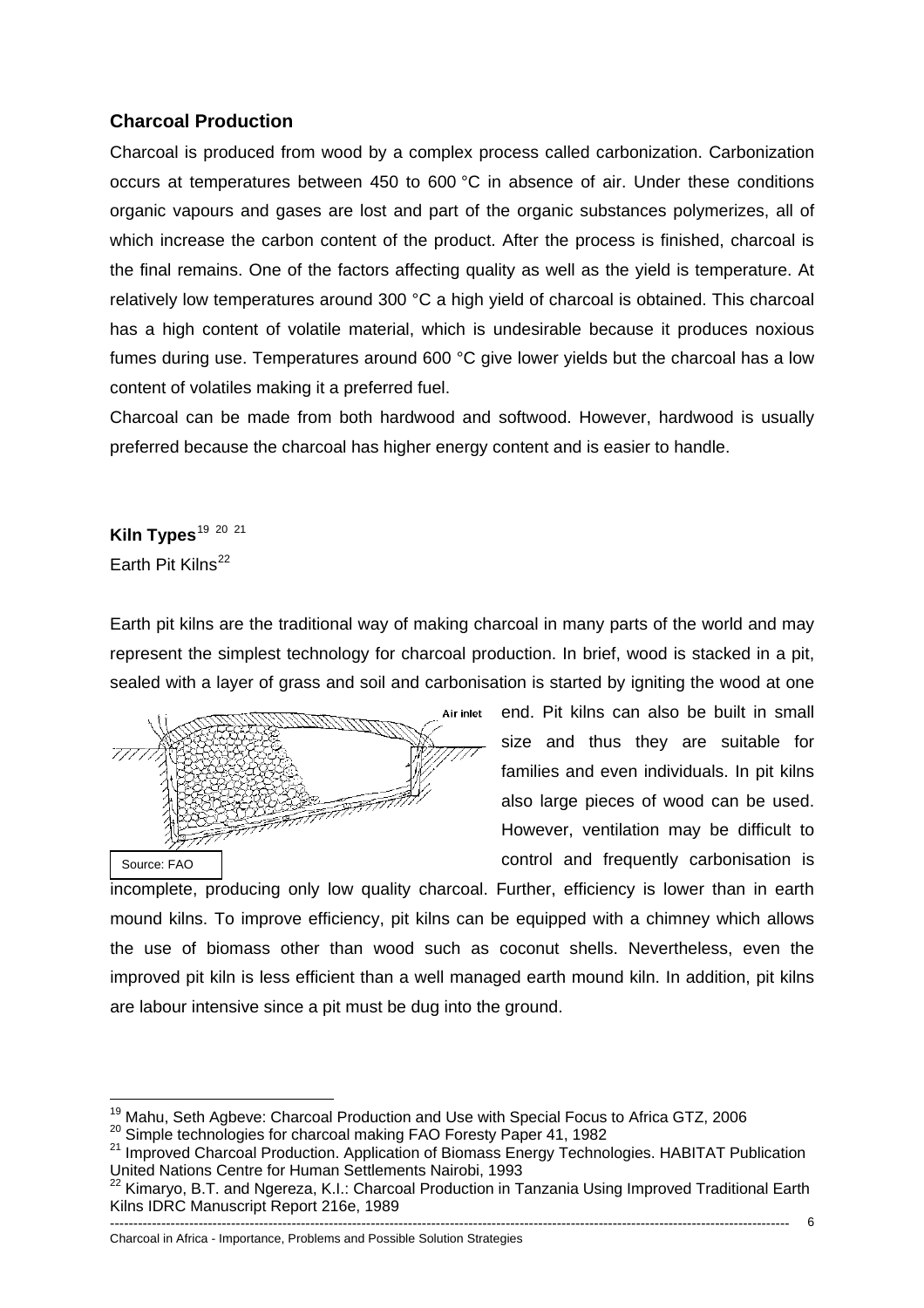### Earth Mound Kiln

This is also a common kiln used for charcoal production. It can be constructed from locally available material. In brief, wood is collected and stacked in the polygonal shape of kiln. The



wood is then covered with a layer of grass and the construction is sealed with soil. A small opening allows the control and monitoring of the process. When the kiln has been lit, it requires continuous attention for 3 to 15 days depending on the size. After the kiln has cooled down charcoal can be harvested. The main advantage of this type of kiln is that it can

be constructed easily without cost at the harvest site. However, carbonization takes rather long and the process requires continuous attention. In addition, charcoal quality is rather low and efficiency is only between 8 and 15 %. Therefore charcoal production using traditional kilns is associated with high consumption of wood.

#### The Casamance Kiln – an improved Earth Mound Kiln



The Casamance kiln was developed in Senegal and is an earth mound kiln equipped with a chimney. This chimney, which can be made of oil drums, allows a better control of air flow. In addition, the hot flues do not escape completely but are partly redirected into the kiln, which

enhances pyrolysis. Due to this reverse draft carbonisation is faster and more uniform giving a higher quality of charcoal and efficiency up to 30 %. Disadvantages of this kiln type are that it requires some capital investment for the chimney and it is more difficult to construct.

--------------------------------------------------------------------------------------------------------------------------------------------------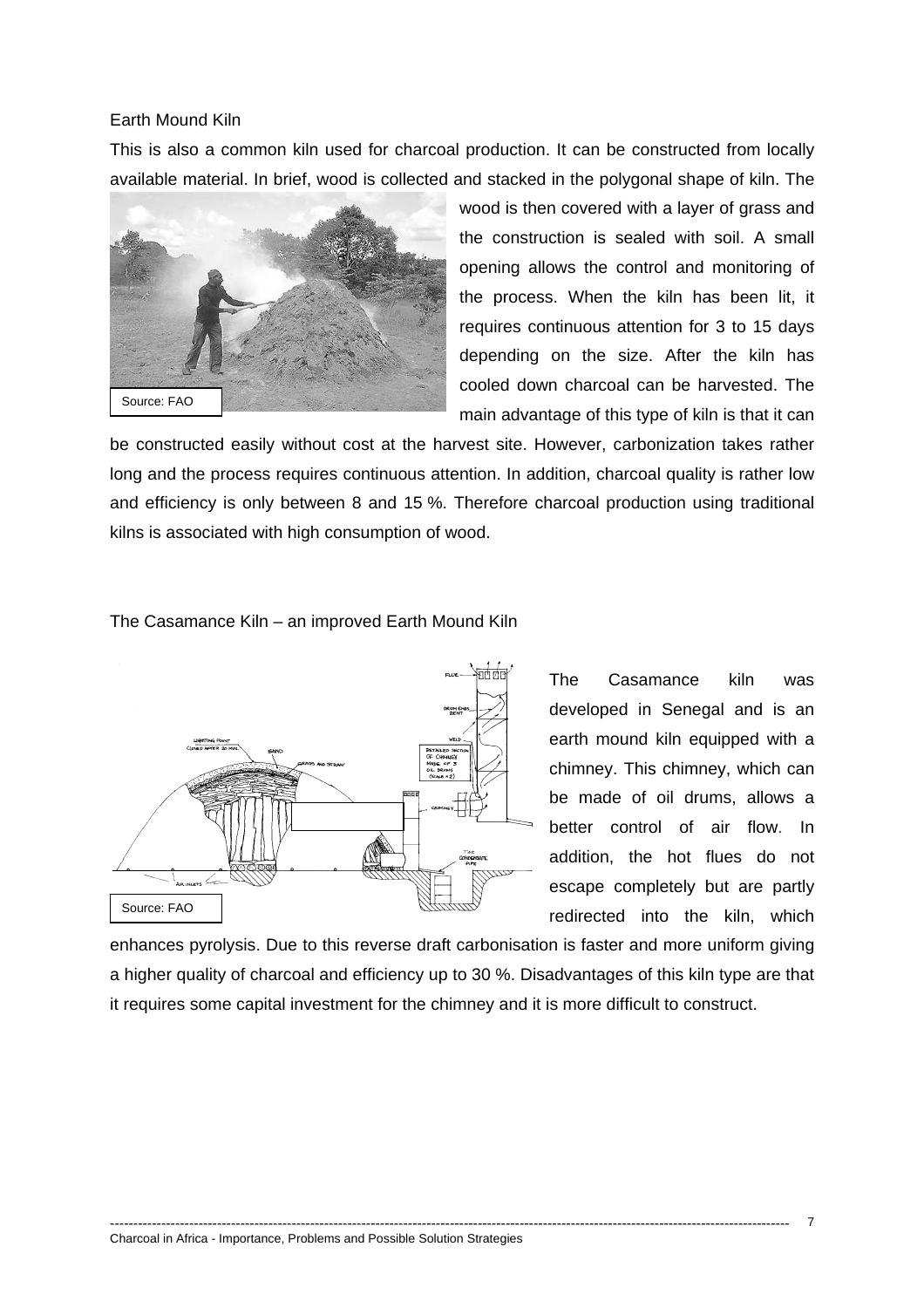## Brick Kilns

Unlike the kilns discussed so far brick kilns are usually stationary. They have an efficiency of up to 30 % and are suitable for semi-industrial production of charcoal. One type is the



truncated pyramid kiln, which is used in Chad mainly in the informal sectors. However, it has a lower efficiency than other brick kilns. The most notable type is the Argentine half orange Kiln, which has been adopted by the Malawi Charcoal Project. It is made entirely out of brick and mud as mortar. Loading and unloading is performed through two opposite doors, which are sealed before the kiln is ignited. The

carbonisation cycle is much quicker and allows harvesting of charcoal after 13 – 14 days. Using a kiln of about 6 m diameter up to 15 t of high quality charcoal can be produced per month. However, as brick kilns are stationary once built, they can only be used in areas with easy supply of wood. Furthermore, the wood has to be cut with some precision and water supply is required for preparation of mortar. Kilns can also be produced using concrete instead of bricks; however, as their construction is very cost-intensive they have not succeeded in Africa.

### Steel Kilns

A large number of different types of steel kilns have been developed which are considered as



Mark V Steel Kiln. Source: FAO

one basis of modern charcoal production. They are capable to carbonise even poor quality wood and can easily be transported when necessary. However as the annual output of a typical demountable steel kiln is about 100 – 150 t, they are not suitable for high-volume production. Furthermore, the investment costs may be as high as 1.000 US\$, which limits the use of steel kilns considerably. Nevertheless, since efficiency is high  $(27 - 35\%)$  and

carbonisation is very quick (16 to 24 hours after ignition) steel kilns have been promoted as community kilns in Kenya.

--------------------------------------------------------------------------------------------------------------------------------------------------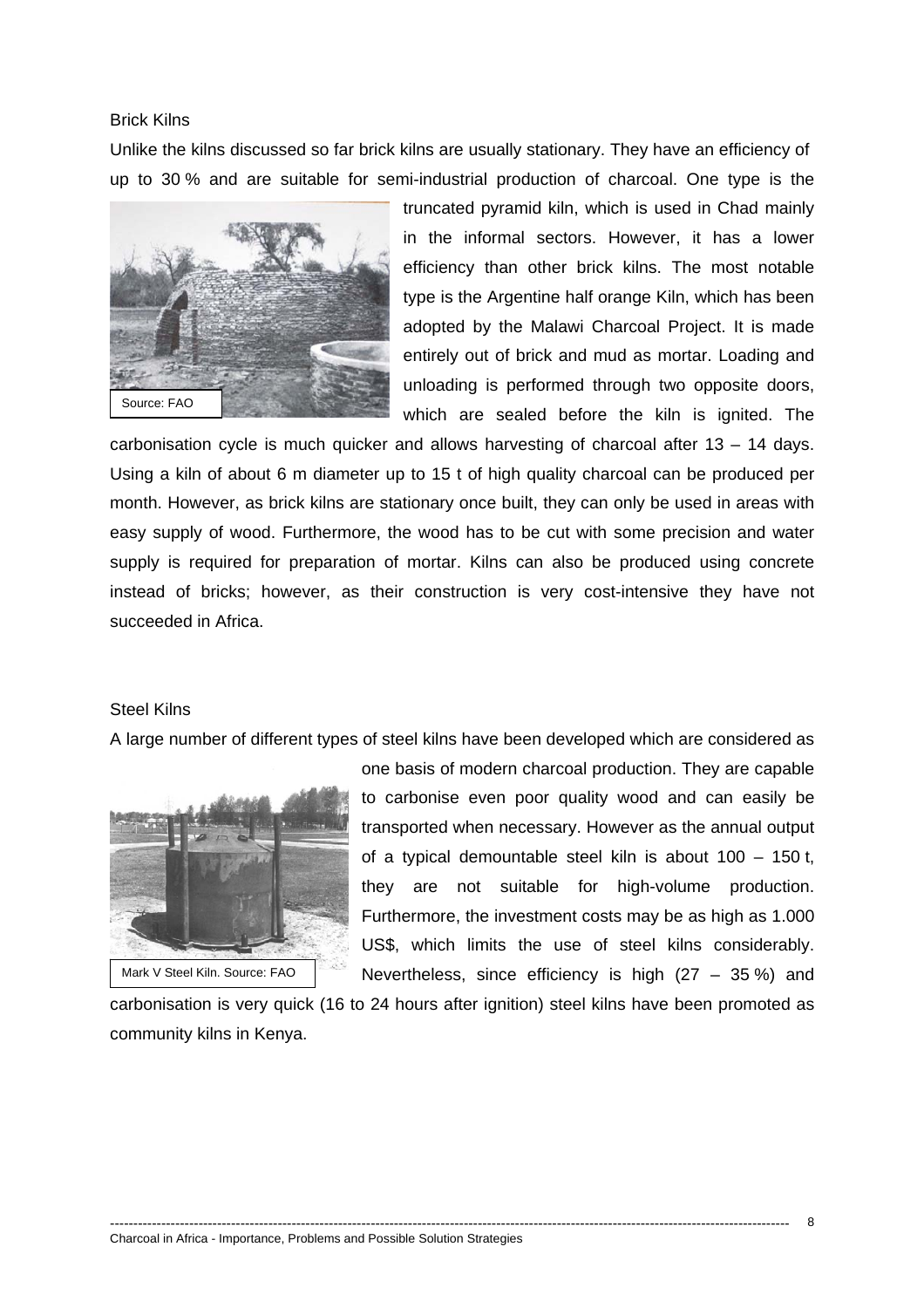## Adam-Retort

The Improved Charcoal Production System  $(ICPS)^{23}$  $(ICPS)^{23}$  $(ICPS)^{23}$ , also called Adam-Retort after its inventor, may be presented as an example of retort technology<sup>[24](#page-8-1)</sup>. The kiln returns the wood gases back to the carbonisation chamber, burns the volatile a higher proportion of the tar components almost completely and uses the heat for the carbonisation process. Efficiency can be as high as 40 % and noxious emission are reduced by 70 %. In addition the production cycle is completed within 24 to 30 hours. The retort is suitable for semi-industrial production. However, it's a stationary kiln, investment costs are about 300 to 400 US\$ (for Kenya a pay back rate of about 3 months has been calculated) and special skills are required for construction. Nevertheless the Adam-retort has been introduced in Kenya on a pilot basis. Currently, the method is further refined in order to make it portable.



The use of improved kilns can be considered as a crucial step in achieving sustainable charcoal and therefore it is highly desirable. However, only the Casamance kiln has been locally successful so far. Although improved kilns were in the 1960s introduced in Uganda<sup>[25](#page-8-2)</sup> they are virtually still unknown in the country today<sup>[26](#page-8-3)</sup>. In Kenya more than 90 % of charcoal producers use inefficient traditional kilns $^{27}$  $^{27}$  $^{27}$ .

There are several reasons for this.

- Brick and concrete kilns are stationary, whereas charcoal is frequently produced in a manner which requires mobile kilns or kilns constructed on site for the duration of production.
- Investment costs for many improved kilns are too high especially for metal kilns which are transportable
- Special skills are required to construct and to operate improved kilns.

<span id="page-8-0"></span><sup>1</sup> <sup>23</sup> Low-cost retort kiln called "adam-retort"or ICPS (Improved Charcoal Production System) available at www.biocoal.org/3.html<br> $\frac{24 \text{ IODC}}{24 \text{ IODC}}$ 

<span id="page-8-2"></span><span id="page-8-1"></span><sup>&</sup>lt;sup>[24](http://www.biocoal.org/3.html)</sup> ICPS Improved Charcoal Production System available at [www.crest.org](http://www.crest.org/) <sup>25</sup> Sebbit, A.M.: Traditional Use of Bioenergy 2005, availabl[e at](http://www.crest.org/) http://folk.ntnu.no/lekangso/kurs2005/presentations/Day4-6 Bio-Energy/

<span id="page-8-3"></span><sup>&</sup>lt;sup>26</sup> Turyareeba, P. and Drichi, P.: Plan for Development of Uganda's Energy Strategy. Study conducted for the Ministry of Energy and Mineral Development p. 21, 2001

<span id="page-8-4"></span><sup>&</sup>lt;sup>27</sup> Mutimba, Stephen: National Charcoal Survey of Kenya 2005, available at www.esda.co.ke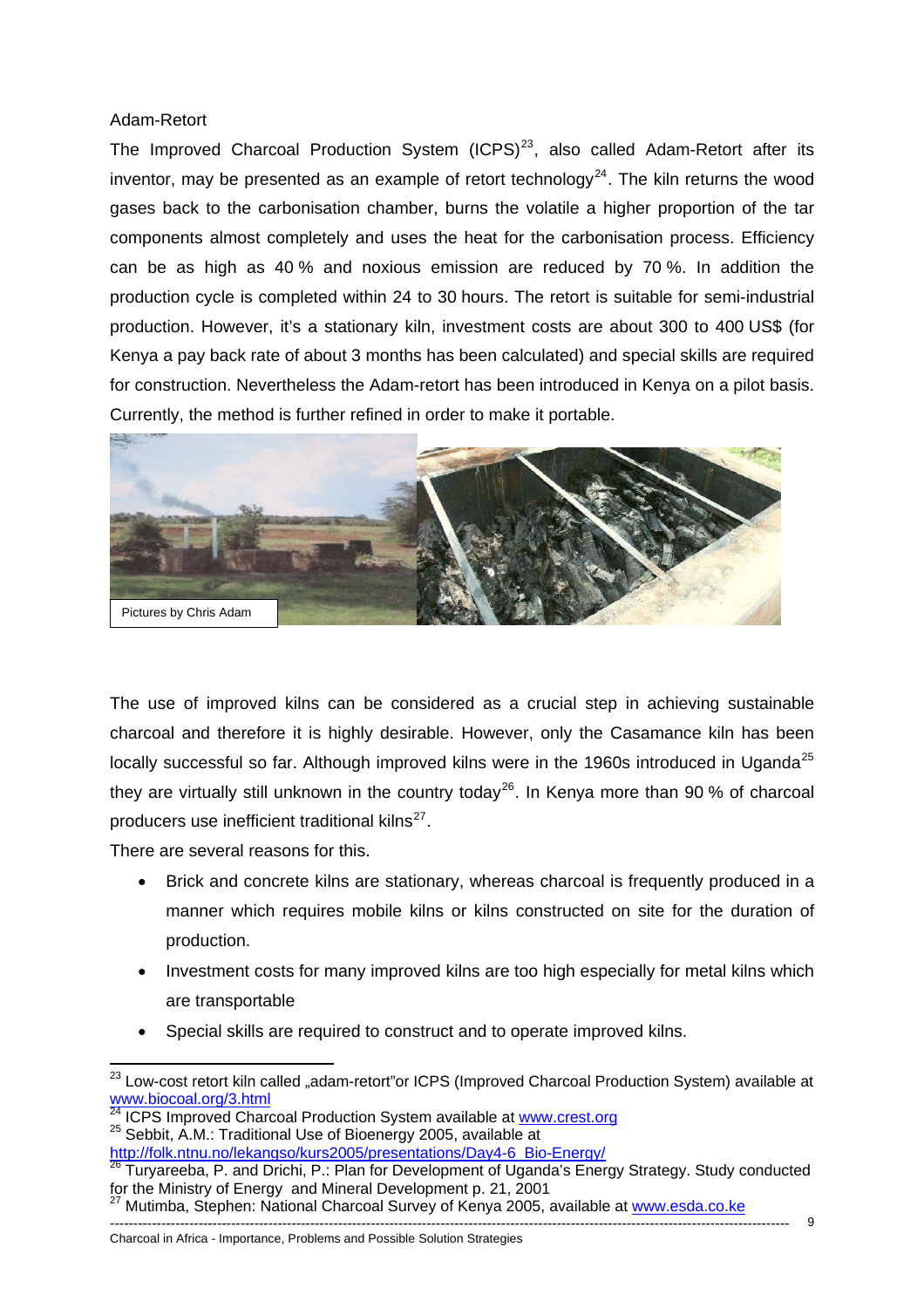## **Transport of Charcoal**

Since charcoal is produced in rural areas and mainly used in the cities transport is an essential component of the "charcoal chain". Frequently production sites are several hundred km apart from the consumers in urban areas due to depletion of nearby resources and a broad variety of transport is used. Generally charcoal is transported by road, however; water transport may be important where the necessary infrastructure exists. In most cases the bulk of charcoal is transported by trucks and picks ups, but for shorter distances also animal transport, bicycles or push carts are used. In the case of Maputo significant amounts of charcoal are transported by rail over distances up to 600 km<sup>[28](#page-9-0) [29](#page-9-1)</sup>, which is the longest distance reported so far. A survey in Kenya has shown that more than twice as many people are involved in charcoal transportation than in production<sup>[30](#page-9-2)</sup>. For the capitals of Mozambique, Tanzania and Zambia, which consume the majority of charcoal produced in the countries, figures ranging between 350 and 1200 have been reported $31$ .

The characteristics of charcoal transport have been studied in detail in the city of Dar-es-Salaam<sup>[32](#page-9-4)</sup> and many facts may also apply for other African urban areas. The bulk of charcoal (88 %) is transported by truck. A survey among 10 prominent truck owners showed that they run their business for ten years or longer. Furthermore, they live in Dar-es-Salaam and operate from there. None of them owned a truck but hired it on a need basis.



However, the most frequent means of charcoal transport are bicycles, which account for around two thirds of the daily means of transport.

It provides an important source of income and this is reflected by the fact that in a survey of 10 villages in peri-urban and rural areas around Dar-es-Salaam more than 80 % of the households owned a bicycle.

Bicyclists transport a load of 100 to 140 kg of charcoal to the edge of the city, where they sell it to customers, mainly small charcoal traders.

<span id="page-9-0"></span><sup>&</sup>lt;sup>28</sup> Pereira, C.: Charcoal Potential in Southern Africa Research Project Mozambique Final Report 2001

<span id="page-9-1"></span><sup>&</sup>lt;sup>29</sup> Charcoal Transport and Marketing; Chaposa Working Paper 2004; available at [www.sei.se/chaposa](http://www.sei.se/chaposa)<br><sup>30</sup> Mutimba, Stephen: National Charcoal Survey of Kenya 2005, available at: www.esda.co.ke<br><sup>31</sup> CHAPOSA Final Report p. 28

<span id="page-9-2"></span>

<span id="page-9-4"></span><span id="page-9-3"></span><sup>&</sup>lt;sup>32</sup> Malimbi, R.E.: Charcoal Potential in Southern Africa Research Project. Final Report for Tanzania 2001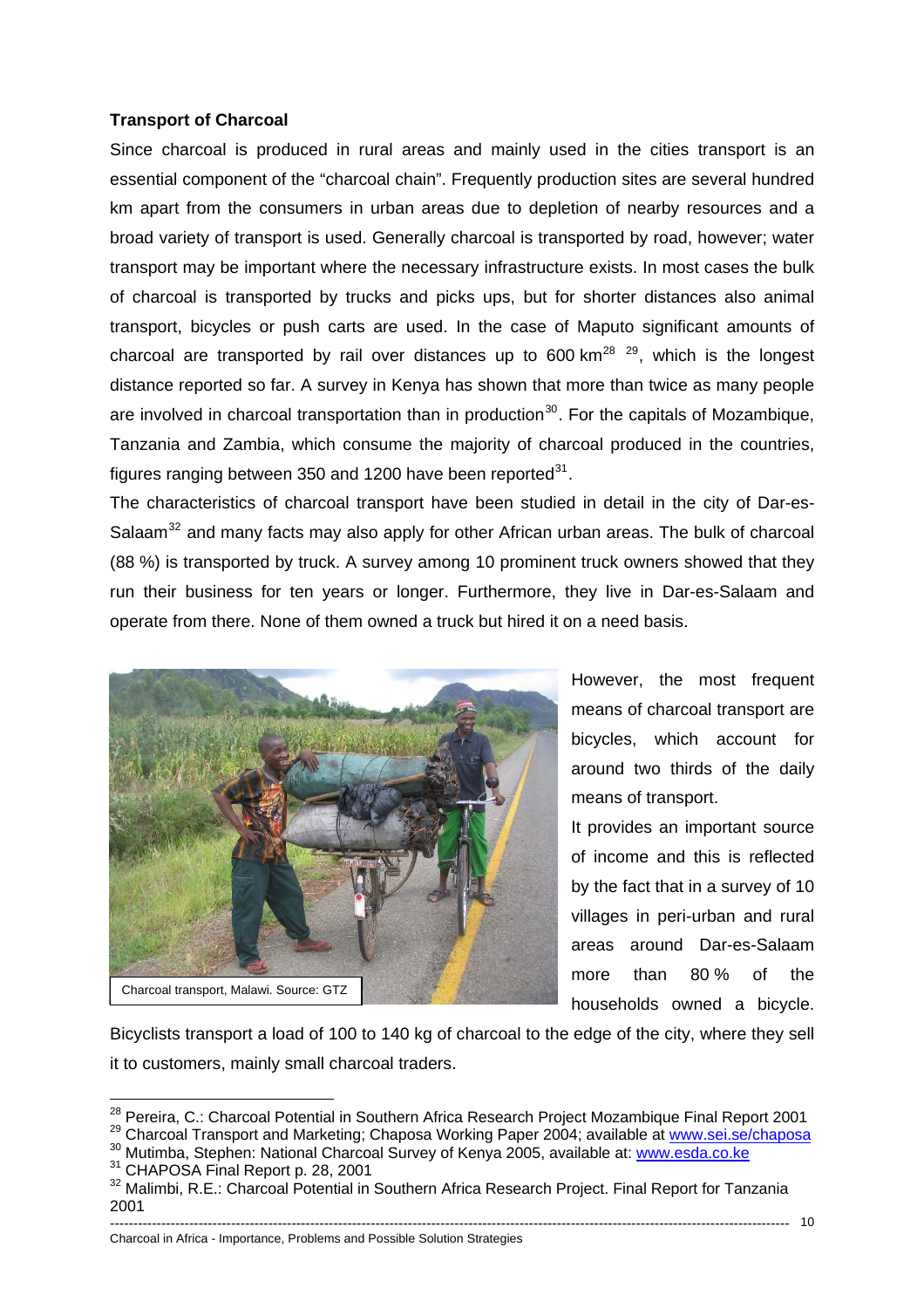charcoal transport are mainly poor people, who cannot afford a better means of transport. Smaller loads of 25 to 85 kg have been reported from Kenya<sup>[33](#page-10-0)</sup>. Bicyclists involved in

A typical charcoal cyclist is male whose age is between the mid twenties and mid thirties. Transporting and selling charcoal at the inner edges of the city is his job and the bicycle is the main asset. He either owns the bicycle or rents it at TZS 500/= a day. He has to service it twice to thrice a week. He is often resident in the peri-urban or rural areas adiacent to the city and he finds this job much more beneficial to cultivating. If he has a family some members of his household will be engaged in subsistence agriculture. He can make between TZS  $1,300/$ = to TZS 5,200/= per day. Income is not constant, on a good day when his cycle is in order and he is in good health, and the market prices are good, then he can make the maximum. On a bad day, he will just make between TZS 800/= and TZS 1,300/=. On a very bad day he will not make a sale, but will leave the bag to middlemen and return the next day to fetch a minimum of TZS  $800/=$ .

He works for six days a week, with a typical workday beginning at 5:00 am and ending at 10:00 pm. This time includes transporting charcoal twice a day to town and returning late at night. The distance to charcoal source being  $7 - 15$  km, the bicycle transporter covers as much as between 30-60 kilometres per day. He tries hard not to take meals in town so as to keep costs down. When he is ill, income is affected drastically, so cooperation, in the form of social and capital sharing with other cyclists and middlemen is important in the event that he needs to borrow cash to start over. His major concern about deforestation is the fact that distances to charcoal sources are getting longer and that one day there may be no charcoal to transport!

Profile of a typical charcoal cyclist along Pugu Road, Dar-es-Salaam, Tanzania<sup>[34](#page-10-1)</sup>

Transport costs may be the major factor determining the price of charcoal making up 60 – 70 % of the final price<sup>[35](#page-10-2) [36](#page-10-3)</sup>. Another problem associated with transport is the losses of charcoal due to breakage during packaging and transport. It is estimated that about 20 % of charcoal is lost. As a matter of fact, the charcoal fines could be used to produce good quality briquettes, as it is done in developed countries. In African countries this technique is rarely if at all applied.

## **Distribution of Charcoal**

Charcoal is sold though a variety of channels sometimes involving a complex system of wholesale retailer and retailers. Little charcoal is sold at the production site. Some is delivered directly to the consumers by charcoal bicyclists<sup>[37](#page-10-4)</sup>, although this is of minor importance. The bulk is sold either at the roadside, at markets or in small shops. Unlike in

1

#### -------------------------------------------------------------------------------------------------------------------------------------------------- Charcoal in Africa - Importance, Problems and Possible Solution Strategies

<span id="page-10-0"></span> $33$  Mahu 2006

<span id="page-10-1"></span><sup>&</sup>lt;sup>34</sup> Malimbi, R.E.: Charcoal Potential in Southern Africa Research Project Final Report for Tanzania .p. 48, 2001<br><sup>35</sup> Mahu, Seth Agbeve: Charcoal Production and Use with Special Focus to Africa. GTZ 2006

<span id="page-10-3"></span><span id="page-10-2"></span><sup>36</sup> Teplitz-Sembitzky, W. and G. Zieroth: The Malawi Charcoal project – Experience and Lessons. Energy Series Paper No. 20; Industry and Energy Working Paper. The World Bank 1990

<span id="page-10-4"></span><sup>37</sup> Malimbi, R.E as above .p. 47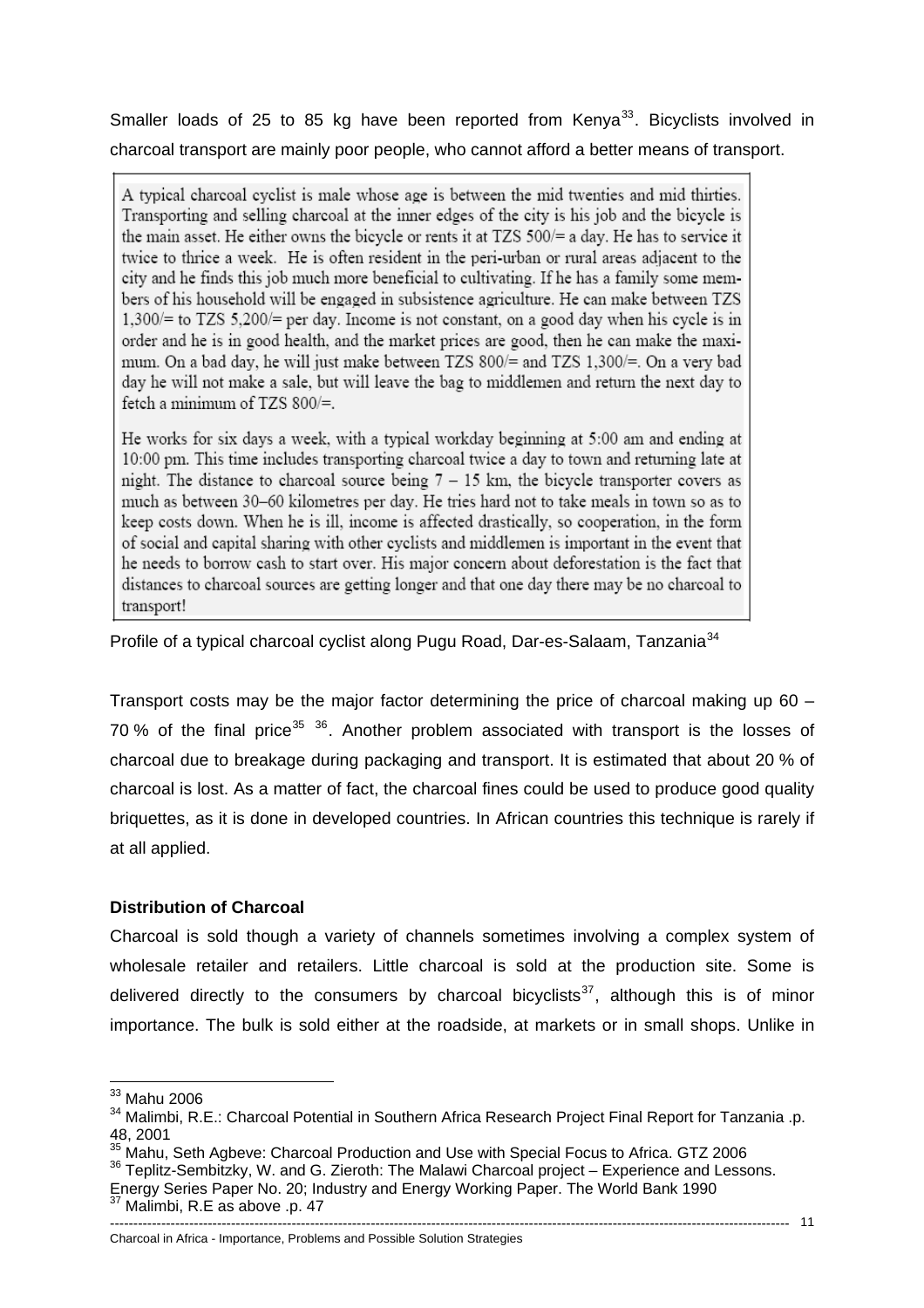production and transport of charcoal, which are dominated by men, women are involved in selling to a larger extent and may even outnumber men.

## **Charcoal Use[38](#page-11-0) [39](#page-11-1)**

## Traditional charcoal stoves

The majority of charcoal is used by urban households, however, also there may be a significant institutional (schools, hospitals etc.) and industrial demand (curing tobacco, smoking fish etc.) in some countries. Most households use traditional stoves, which are



cheap (from 1.5 to 2 US\$ up) and can be afforded even by poorer households. Examples are traditional stoves from Ghana, Kenya, Madagascar and Uganda. Usually they are made of metal without insulation, which allows most of the heat to escape. Although these stoves are slightly more efficient (10 – 25 %) than the three stone fire using wood, their use wastes a lot of charcoal.

Further some traditional stoves emit large quantities of noxious fumes. Besides in charcoal stoves, frequently charcoal is also used in stoves that also burn fuelwood. Traditional charcoal stoves are very common in African cities, used by up to 80 % of the households.

## Improved charcoal stoves

The efficiency of charcoal use can be considerably enhanced by improved stoves. Their distinguishing features are a ceramic liner as insulation, an enclosed fire to retain the heat and ventilation gates to control the air flow. They burn charcoal with an efficiency of 30 to 50 % above the traditional stoves and emit much less or even no noxious fumes. Charcoal



Lakech stove. Source: GTZ

1

consumption per capita is reduced between 27 and 42 %<sup>[40](#page-11-2)</sup>. There is a number of different models, however, the most successful is the Kenyan Ceramic Jiko (KCJ), which was sold about 1.6 million times between 1997 and 2001 and became a model for a number of other stoves like the Lakech stove in Ethiopia.

<span id="page-11-0"></span> $38$  Westhoff, B. and Gerrmann, D .: Stove Images GTZ 1995 available at <http://www.gtz.de/en/themen/umwelt-infrastruktur/energie/20674.htm><br><sup>39</sup> Mahu, Seth Agbeve: Charcoal Production and Use with Special Focus to Africa. GTZ 2006

<span id="page-11-2"></span><span id="page-11-1"></span><sup>40</sup> Barnes, D.F., Openshaw, K., Smith, K.R. and R. van der Plas: What makes people cook with improved biomass stoves? World Bank Technical Paper Number 242, Energy Series 1994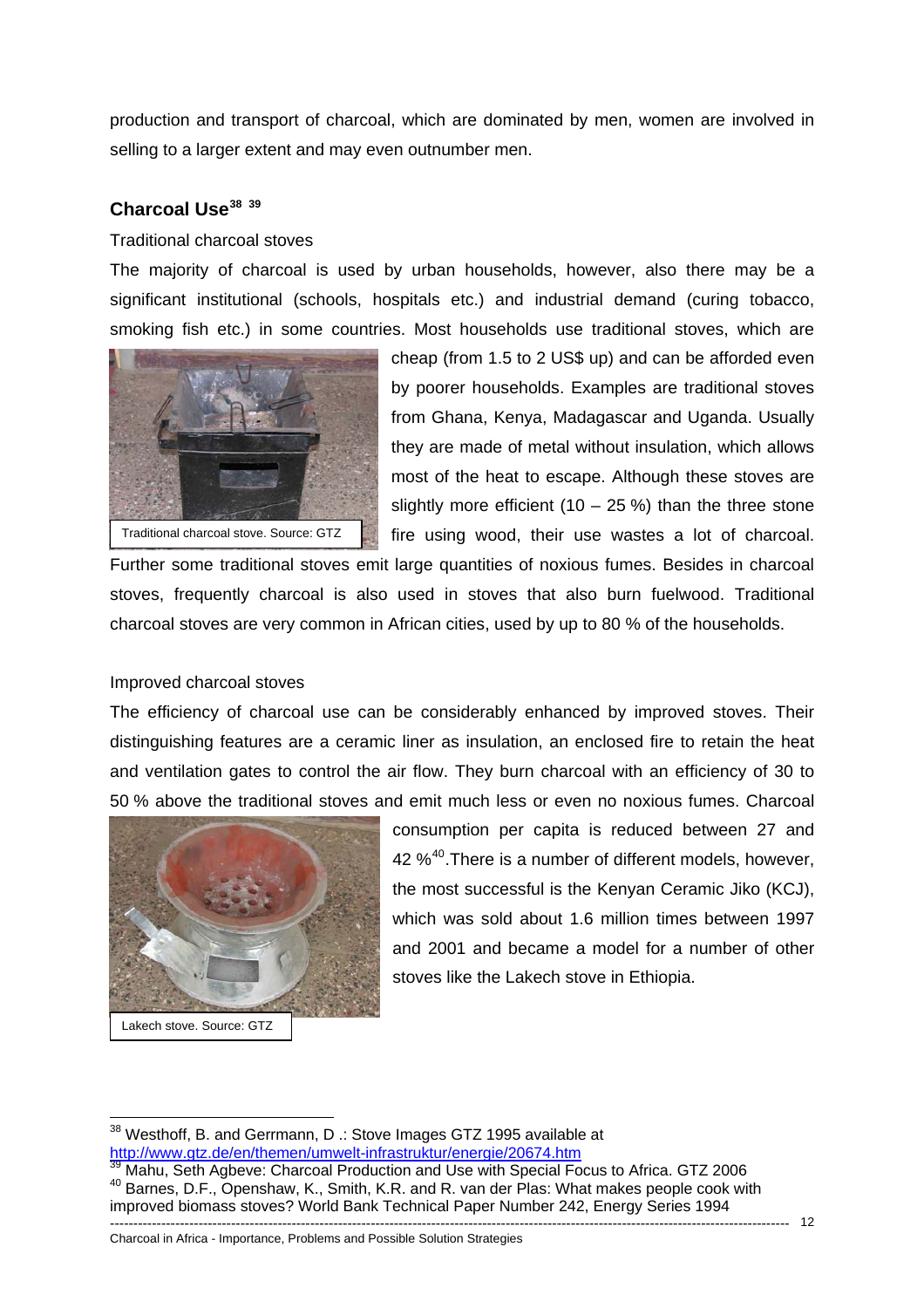Although the benefits of improved stoves are obvious, to date they were not as successful as one would expect. One reason is that the price of an improved stove is about 2 to 10 times the price of a traditional one. Since charcoal is usually rather cheap, the payback rate due to charcoal savings is at least 1 to 3 months (for a stove with a lifetime of approximately one year). For details see leaflet "Cookstoves" from BTG Biomass Group<sup>[41](#page-12-0)</sup>. The influence of the charcoal price may be illustrated by the case of Rwanda. Like in other African cities households in Kigali rely on charcoal. The charcoal price is higher compared to other countries, which is an incentive for the use of charcoal saving stoves. In 1990 ESMAP has trained artisans to produce an improved charcoal stove and in 1991 it was estimated that between 20.000 and 30.000 stoves had been sold. A recent survey showed that about 40 % of the households in Kigali are using an improved charcoal stove, which uses 33 % less charcoal than traditional stoves. $42$ . It was calculated the payback period is only two weeks and thus much shorter than in other countries. Charcoal savings amounted to about 113 US\$ per year for an average family<sup>[43](#page-12-2)</sup>.

## **Problems associated with charcoal production, use, and strategies for solution**

One major problem related to charcoal production is deforestation. Although Chidumayo denies that charcoal is a cause of deforestation. $44$  most scientists agree that charcoal production contributes to an overuse of forests. Whether or not this could be avoided by adequate forest management<sup>[45](#page-12-4)</sup> is still debated. One cause of the problem is the use of traditional kilns with very low efficiency which may require as much as 10 kg of wood for 1 kg of charcoal. In addition, traditional kilns release large amounts of greenhouse gases during carbonisation. On the consumption side burning of charcoal in traditional stoves is very inefficient and results in an increased demand. As a response to the negative effects of charcoal production some African states have banned charcoal as a fuel (e.g. Malawi, Mauritania, Kenya, and Tanzania). However, this has proven to be counterproductive as the producers were forced to burn charcoal in secrecy, which prohibited the use of improved technologies. The use of charcoal was not significantly affected; however, frequently the price went up and remained at a higher level after the ban was lifted<sup>[46](#page-12-5)</sup>.

<sup>&</sup>lt;sup>41</sup> Leaflet cookstoves. Pdf available at www.btgworld.com

<span id="page-12-1"></span><span id="page-12-0"></span><sup>&</sup>lt;sup>42</sup> Implementation plan for increasing t[he adoption and us](http://www.btgworld.com/)e of efficient charcoal cookstoves in urban and peri-urban Kigali. Winrock: USAID 2007

Barnes, D.F., Openshaw, K., Smith, K.R. and R. van der Plas: see above

<span id="page-12-3"></span><span id="page-12-2"></span><sup>44</sup> Chidumayo, E.N.: Woodfuel and Deforestation in Southern Africa – a misconceived association. Renewable Energy in Development Vol. 10 No. 2; July 1997<br><sup>45</sup> Girard, P.: Charcoal production in Africa: what future? Unasylva No. 211, 2002

<span id="page-12-4"></span>

<span id="page-12-5"></span><sup>--------------------------------------------------------------------------------------------------------------------------------------------------</sup>  <sup>46</sup> Chained to Charcoal: The Market for Forest Fuels in Tanzania, PREM Policy Brief No. 16, 2007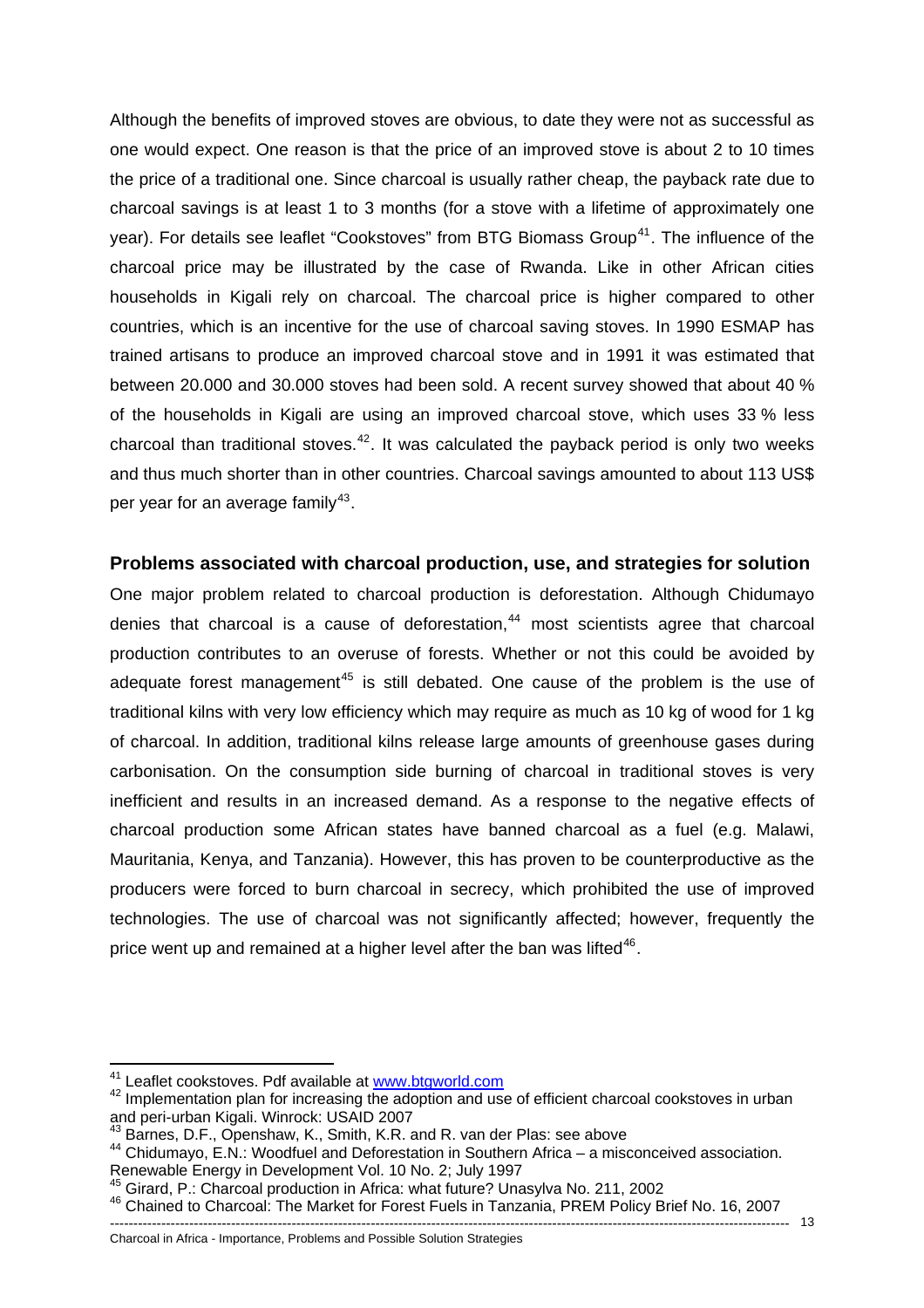Numerous projects have started to solve the problems associated with charcoal as a fuel. Basically there are three different approaches:

- $\triangleright$  improving the supply of wood by afforestation projects and sustainable natural resource management;
- $\triangleright$  increasing the efficiency of charcoal production by promotion of improved kiln technology;
- $\triangleright$  improving the use of charcoal by introduction and promotion of fuel efficient stoves

In the following three projects will be presented, which deal with the problem in different ways. The GREEN-MAD project in Madagascar seeks to achieve a sustainable way if charcoal production through an integrated approach intervening at the levels of forestry as well as improved kiln and fuel-efficient stoves. The Malawi Charcoal Project tried to establish a production and marketing system for charcoal made from softwood. The "Charcoal Potential in Southern Africa" (CHAPOSA) projects focussed on research and strategy development which can lead to a more sustainable production of charcoal in three countries in Southern Africa.

Numerous attempts have been made in the past to improve wood supply for charcoal production. In the Antsiranana district in Madagascar the GREEN-MAD project is implemented since 1995 with support from GTZ. In this area forest resources are dramatically depleted due to overuse leading to deforestation even in protected areas. Charcoal is the main fuel for households; each family uses 590 kg per year in average. The capital of the district has an annually charcoal demand of about 8.400 t which is about 70 % of the total regional demand. Charcoal is produced in traditional kilns with efficiency between 8 and 14 %.<sup>[47](#page-13-0)</sup> The objective of the project is to promote a sustainable use of forest resources and at the same time to ensure the supply of fuel of the region. All measures were accompanied by ecological and socio-economic studies.

To achieve this goal the project intervenes at several levels. To enhance wood fuel supply plantations were established using fast growing species such as eucalyptus. The plantations are managed by local communities which are also entitled to use certain forest areas provided that utilisation is sustainable. After training communities developed plans for natural resources management, and it showed that there is a great demand for afforestation. To date about 3.500 ha of wood fuel plantations have been established.

1

<span id="page-13-0"></span><sup>--------------------------------------------------------------------------------------------------------------------------------------------------</sup>  14 <sup>47</sup> Le reboisement villageois individuel. Stratégies, techniques et impacts de GREEN-MAD (MEM-GTZ dans la région d'Antsirana Madadgascar GTZ/GREEN-MAD 2007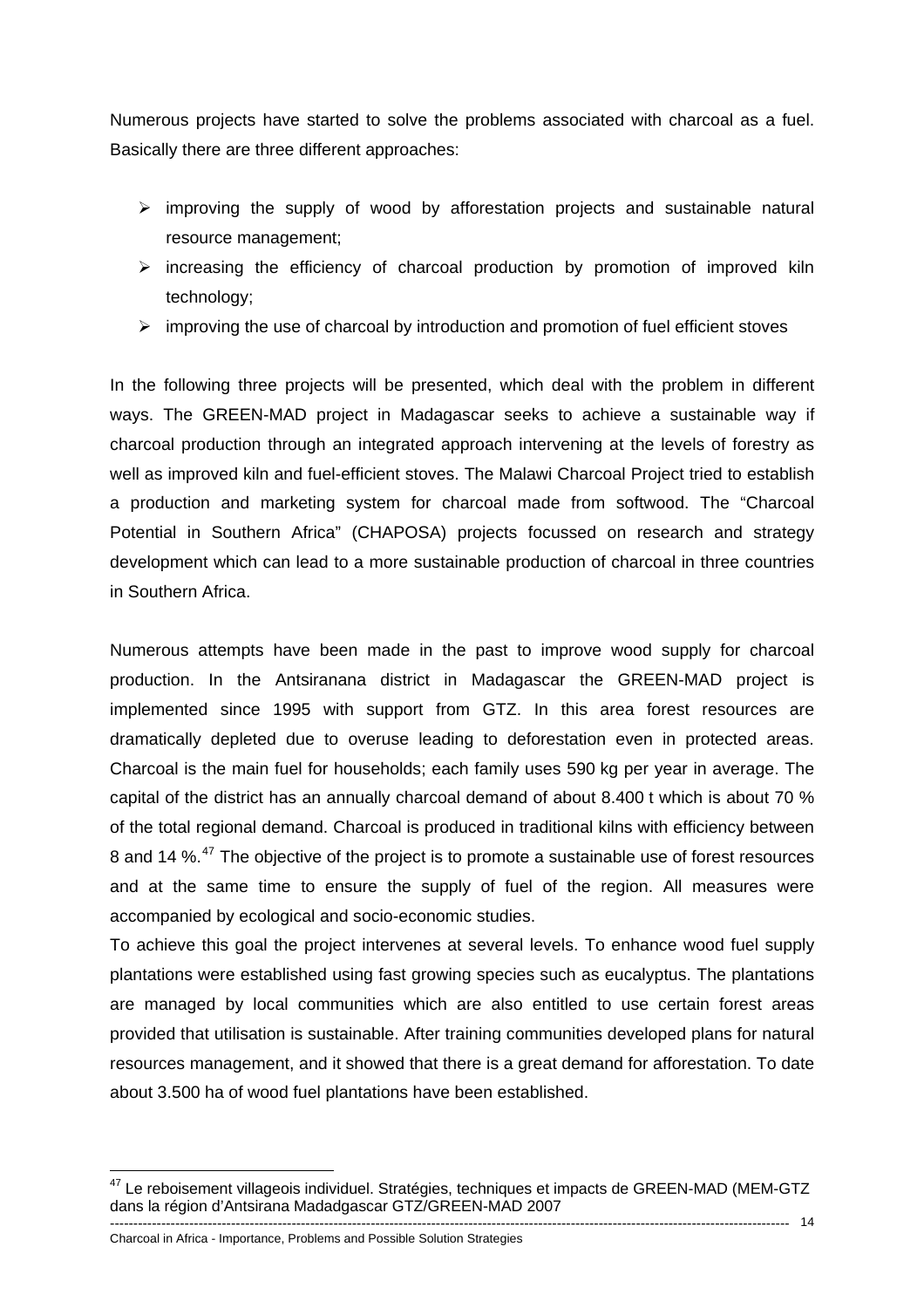To improve charcoal production the project introduced kiln with an efficiency of  $16 - 20$  %. They are equipped with a chimney and require 25 % less wood to produce the same amount of charcoal. Dissemination of these kilns proved to be difficult because they are economically only attractive when wood has to be bought.

Dissemination of improved charcoal stoves was more successful. They require about 24 % less charcoal<sup>[48](#page-14-0)</sup> than traditional stoves and are produced by local artisans. So far about 36,000 improves stoves have been sold and about 50 &% of the families of the district capital use one. Currently, annual sales are about 4.000 stoves. In addition, solar cookers are introduced to further reduce fuel consumption.<sup>[49](#page-14-1)</sup>

Recent figures indicate that this concept of enhancing production of charcoal by increasing wood supply and more efficient charring in conjunction with reducing consumption by introduction of improved stoves is working. Thus, in 2007 for the first time in Africa charcoal is produced on a sustainable basis $50$   $51$ .

The Malawi Charcoal Project was implemented from 1986 to 1989 as a special component of the Energy I Project of the World Bank<sup>[52](#page-14-4) [53](#page-14-5)</sup>. It focused on semi-industrial production of charcoal and was unusual because it had government plantations of soft wood as resource base. At its time the project was the largest charcoal production programme implemented in Sub-Saharan Africa.

The resource base was a plantation of Pine trees (Pinus patula) of 51.000 ha and an estimated productivity of 200.000 t per year. It was located in the northern part of Malawi and except for Mzuzu the larger cities were between 280 and 630 km away. The Viphya plantation was the largest of a number of government softwood plantations with an estimated annual supply of 231.000 to 387.000 t per year. The project established a production system for charcoal using Half-Orange brick kilns which had an efficiency of 31 %. The total capacity was, 9.500 t per years, however, it was never fully exhausted during the time of the project. Charcoal demand of urban households and industry was estimated to about 90.000 t per year. In theory, this charcoal demand could be covered by the softwood supply of the plantations. Charcoal was transported by trucks; transport costs contributed about 70 % of the charcoal price.

1

<span id="page-14-0"></span><sup>&</sup>lt;sup>48</sup> GREEN-MAD: La diffusion des Foyers Améliorés dans la région d'Antsirana. Rapport Final ; Nov 2001<br> $49$  Eukalvotus in Metallherden. Akzente 3 p. 20 - 22, 2006

<span id="page-14-3"></span><span id="page-14-2"></span><span id="page-14-1"></span><sup>&</sup>lt;sup>50</sup> Marlis Kees, personal communication, 2007<br><sup>51</sup> Sepp: Energy Concept for Biomass. 2007<br><sup>52</sup> Teplitz-Sembitzky, W. and G. Zieroth: The Malawi Charcoal project – Experience and Lessons.

<span id="page-14-4"></span>Energy Series Paper No. 20; Industry and Energy Working Paper. The World Bank 1990

<span id="page-14-5"></span><sup>53</sup> Application of Biomass Energy HABITAT Publication; United Nations Centre for Human Settlements Nairobi 1993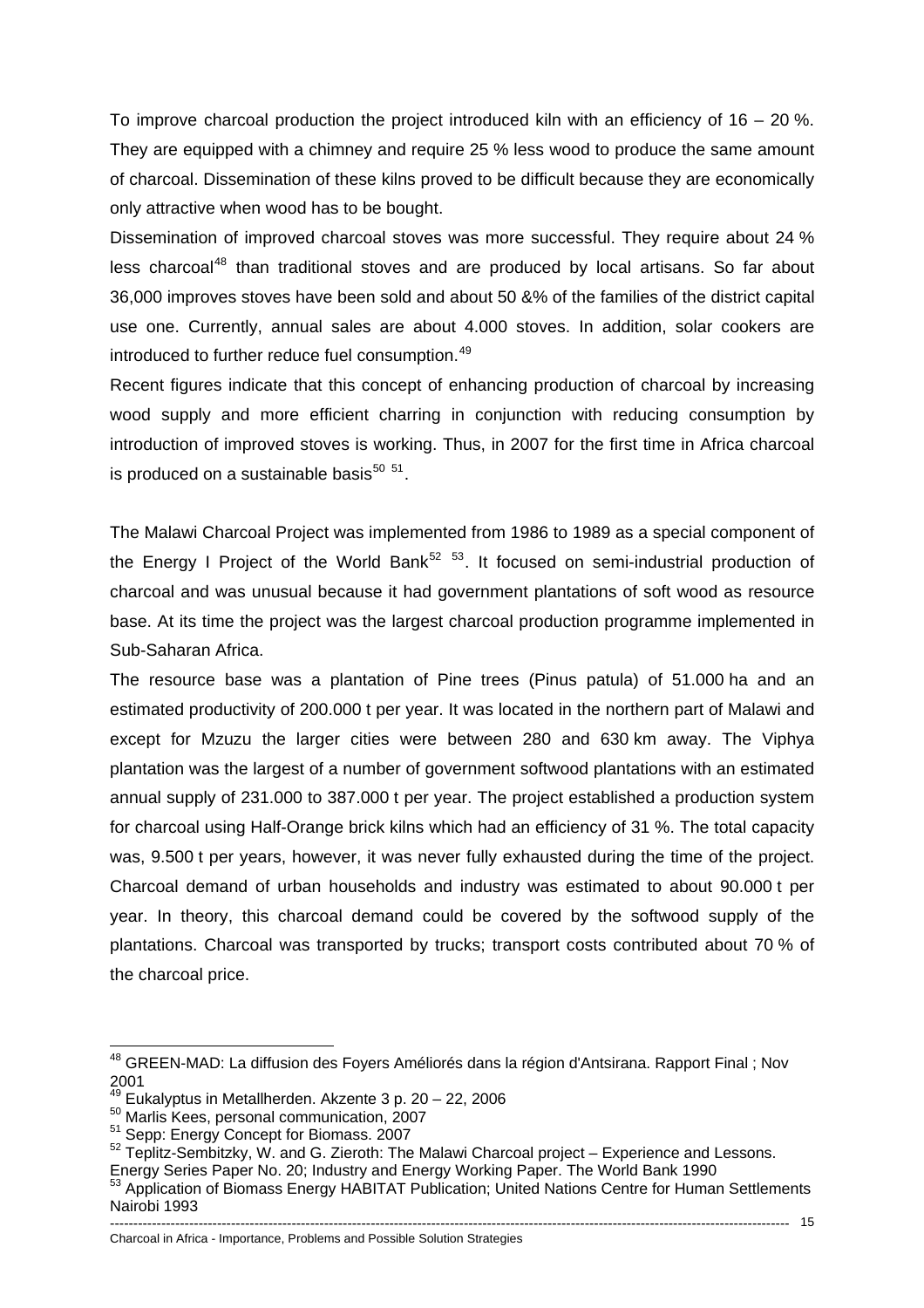The project had to solve a number of problems. Charcoal from softwood has a lower energy content per volume and is more fragile than charcoal from hardwood. The latter caused difficulties during handling and storage, which could be overcome. Further it is more hygroscopic. During wet conditions it absorbs significant amounts of water which reduced its heating value and makes it more difficult to ignite. However, these problems do not appear when the charcoals is stored in a dry place during rainy season. Customers complained about the lower heating value of the charcoal (compared to the "usual" charcoal from hardwood) and marketing campaigns were implemented informing the public about the characters of the product. Furthermore, the lower energy content was more than compensated by the lower price making it economically competitive to hardwood charcoal. However, transport costs were the crucial cost factor and finally contributed to the failure of the project.

In 1989 conditions got worse due to several reasons. A nearby coal mine increased its output and required more transport capacities. Secondly, about 600.000 people fled from the Mozambique civil war to Malawi and had to be supplied. Both led to a doubling in transport costs and made softwood charcoal economically unviable. In addition, marketing remained a problem. The project tried to sell charcoal through gas stations and supermarkets but with varying success. An independent retail system for softwood charcoal could not be established by the project. Furthermore, the industrial market, especially the tobacco industry, could not be penetrated. The extension of a nearby cement factory, which was expected to use several thousand t of charcoal per year, was cancelled. Politically, a ban of traditional hardwood charcoal by the Malawian government could not be enforced and traditional charcoal remained popular among urban dwellers.

Finally a project is presented which does not focus on technical aspects but rather on research and the development of strategies and policies to contribute to sustainable charcoal production. From 1998 to 2001 the Swedish Environmental Institute (SEI) as a coordinator and the universities of Stuttgart, Lusaka, Maputo and Dar-es Salaam implemented the project "Charcoal Potential in Southern Africa" (CHAPOSA). Its objectives were to "investigate the trends in deforestation and forest depletion in areas supplying three urban centres in Southern Africa: Lusaka in Zambia, Maputo in Mozambique and Dar-es-Salaam in Tanzania. Additional objectives were to identify indicators of over-exploitation and increase the understanding for the reasons of charcoal production."<sup>[54](#page-15-0)</sup> The methods applied included remote sensing analysis, field surveys, participators appraisals, computer modelling and building of scenarios to foresee the future development.

--------------------------------------------------------------------------------------------------------------------------------------------------

1

<span id="page-15-0"></span><sup>54</sup> CHAPOSA - Charcoal Potential in Southern Africa Research Project; Final Report p.5, 2001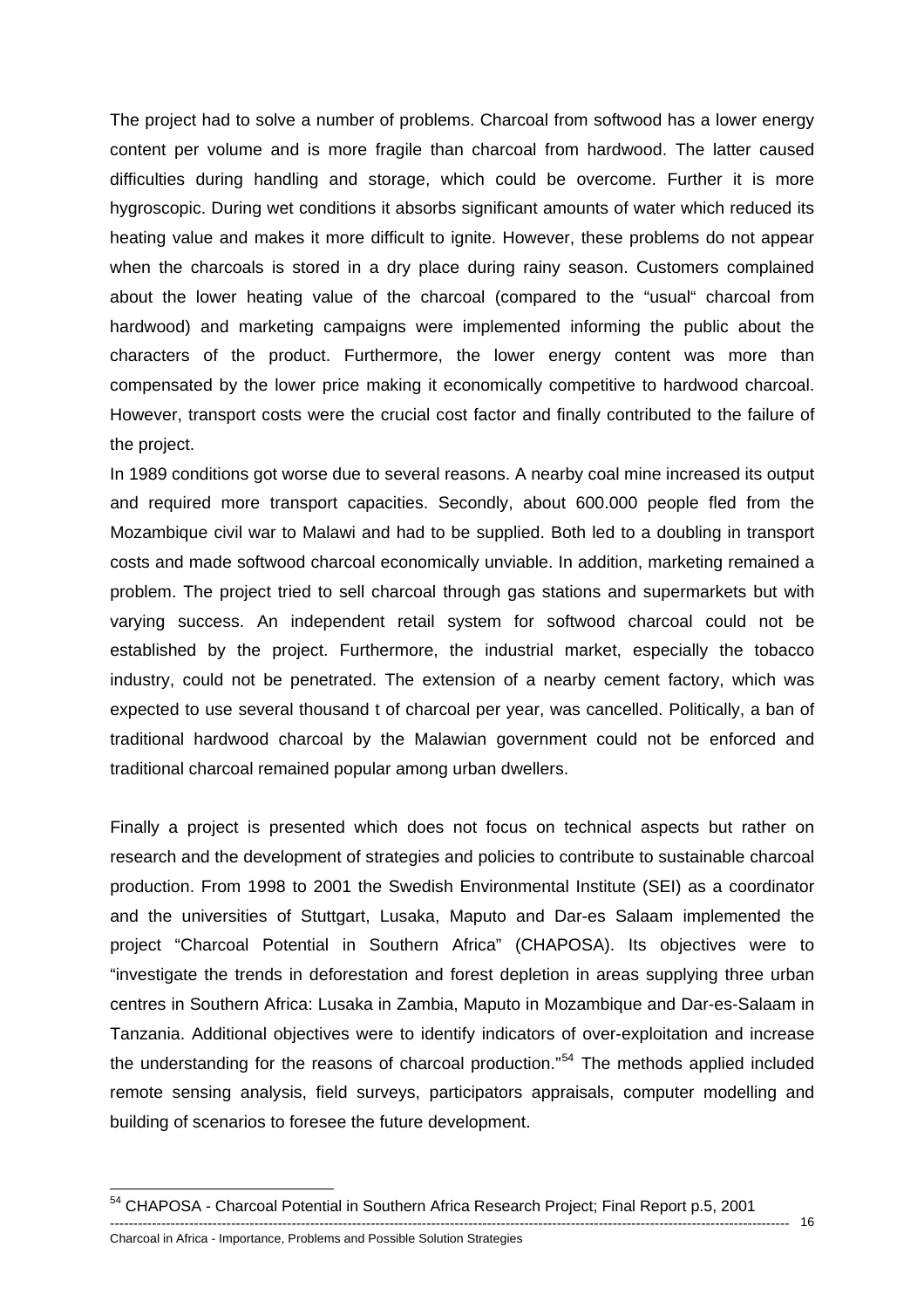The project generated a vast amount of data regarding production, transport and use of charcoal including its socio-economic aspects. The key findings were

- Currently forests are overused in all areas studied. This has led to a reduction of forested area during the last decade of about 25 % in Lusaka and Dar-es-Salaam. In Maputo the loss of 66 % is much more pronounced (from 3 to 1 %). This reduction is partly due to charcoal production, and partly due to cultivation.
- Model calculations show that forest areas will stabilise on a low level by 2015. In Maputo the problem is aggravated by the low productivity of the forest type, whereas the Miombe woodland in Lusaka has a higher productivity and regeneration of forests is faster.
- Introduction of improved technologies can reduce the amount of wood used for charcoal below today's level by 2020. However, this can only be achieved when both, improved kilns and stoves are introduced on a large scale.
- Charcoal production is one of the major income sources for rural people in study areas in Tanzania and Mozambique. In Zambia it is it is virtually the only source of income after the collapse of the agricultural market. Charcoal prices did not increase in real terms during the last two decades. In Mozambique prices were higher during the war, but have normalized since the end of the war.

The following recommendations were made by the project:

Resource management should be introduced and promoted in all areas to reduce the overuse of forests. Part of this should be the introduction of a licensing system for charcoal, although this is politically difficult as it leads to loss of income and increases the price of charcoal. However price increases could be compensated by introduction of fuel efficient stoves. To reduce the economic dependency from charcoal employment should be created in the fields of natural resource management and agriculture.

From the above it has become clear that in Africa charcoal is a two sided issue. On the one hand it still remains an indispensable, clean burning fuel, especially for the urban poor, and its production provides labour and income in rural areas. On the other hand its inefficient production contributes to the problem of deforestation. In the past projects addressing the problem of sustainable charcoals production failed. However, recently in Madagascar the GREEN-MAD project has achieved a sustainable production of charcoal using a commercial approach which combines sustainable forestry measure and introduction of improved kiln as well as improved stoves. Whether this promising approach is transferable to other regions and countries remains to be seen.